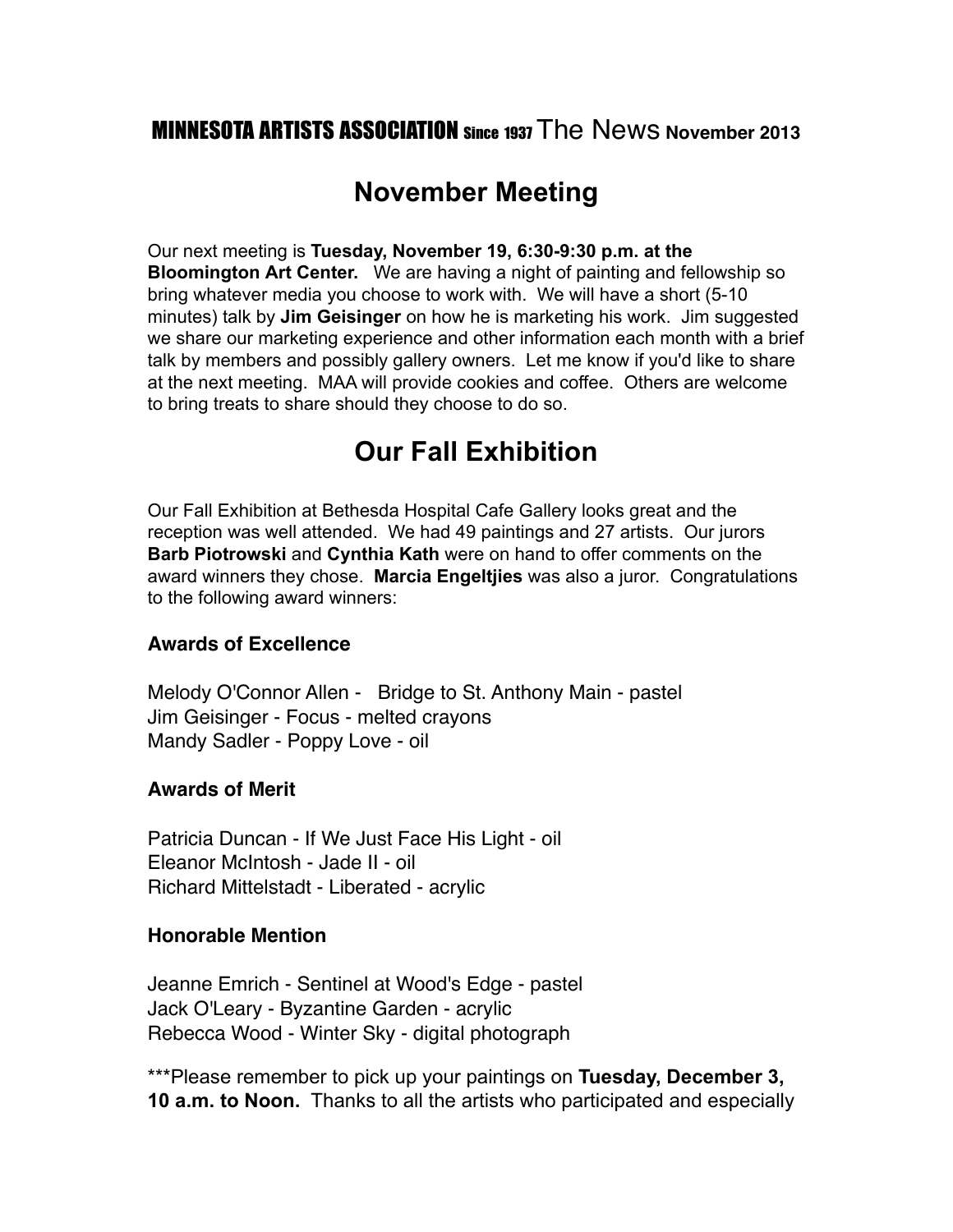to those that helped put on the show!

### **Member News**

**Emmy White (321), Tom Dimock (Studio 183), Rita Corrigan** & **Marjorie Moody (392), and Mandy Sadler (425)** will be open for **Art Attack** at the Northrup King Building (1500 Jackson St. NE Mpls): Friday, November 1st 5:00-10:00, Saturday, November 2nd 12:00-8:00, and Sunday, November 3rd 12:00-5:00. We will also be open for **First Thursday** on November 7, 5-9 p.m.

**Tom Dimock's** Gallery Immagine #183 is also open for Black Friday, 10% off most items, Friday, Nov. 29 Noon – 9:00 PM and Fridays & Saturdays until January 1, 2014 and Saturdays there after Noon – 4:00 PM.

Please join **Tom Dimock** at the Opening Reception at Frameworks Gallery for the OPM Fall Show, November 16, 2013 from 7:00 PM to 10:00 PM.

**Patricia Duncan's** "A View of the River at Dusk" was chosen for the Bloomington Art Center Juried Members' Show. She also has a piece in the Arkansas National show in Little Rock, Arkansas called "All Aboard the Narrow Gauge Train" and the judge was Richard McKinley (master pastelist).

**Patricia Duncan** is President of the Lake Country Pastel Society and says, "if there are any interested members of MAA that would like to join our group too, they are more than welcome to become part of this group of very talented pastelists!" Please contact her at: [mpatriciaduncan@aol.com](mailto:mpatriciaduncan@aol.com)

**Rita Corrigan's** pastel, "Flowing Water", was also accepted in the Bloomington Art Center Juried Members' Show. One of her Ireland pastels, **ANTICIPATION** (Road Near Cong, Ireland) was accepted into the WARM *Celebrating Women* juried show at the College of ST. Benedict, St. Joseph, MN. It will be on display there until Sunday, Nov. 24.

**Rita Corrigan** also has **10+ pieces** at a new gallery in downtown St. Paul, THREE SISTERS ECLECTIC ARTS, AT 253 E 4TH St. in the JAX Building. It is an exciting gallery full of various art forms, including paintings, clothing, jewelry, etc.